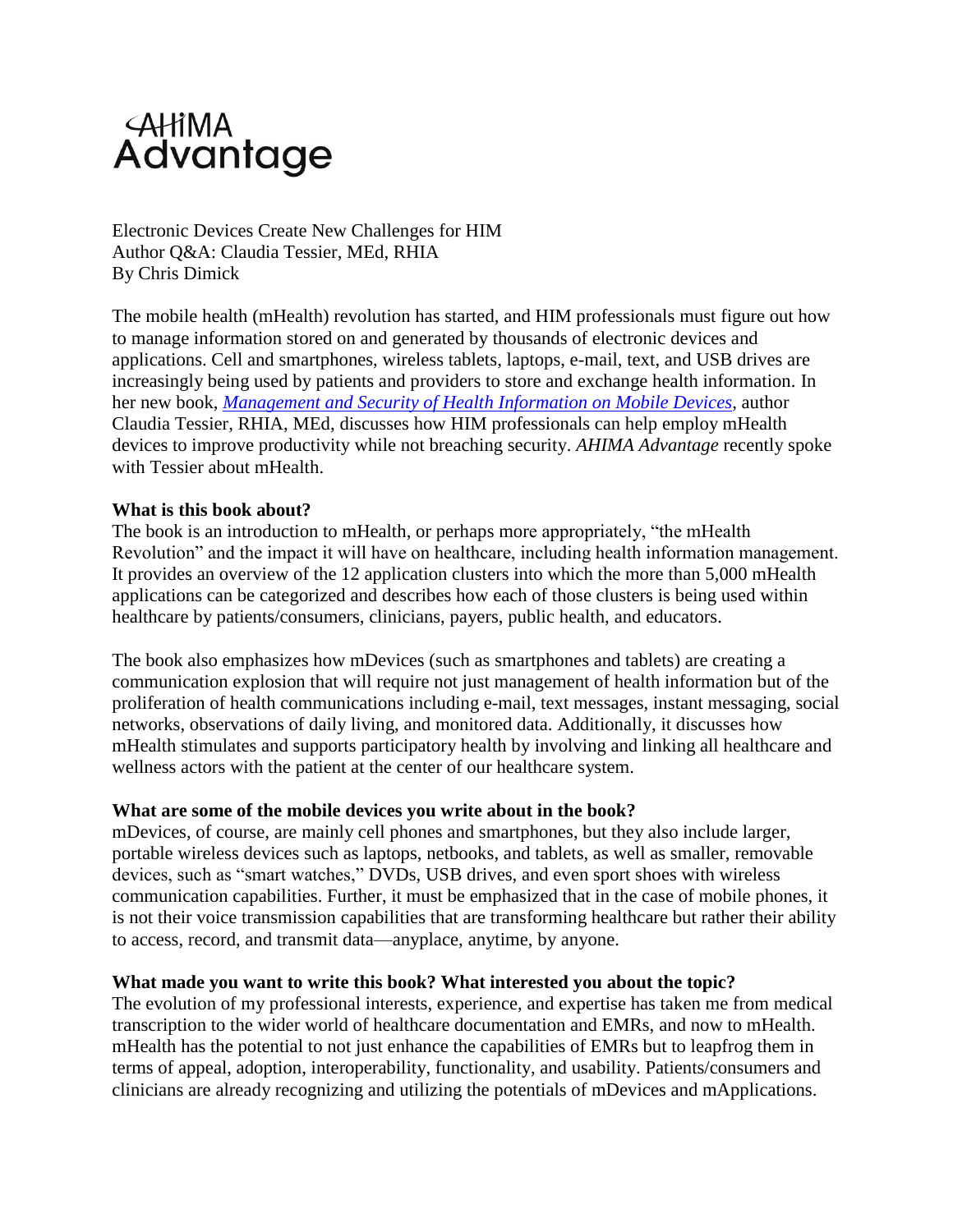# **What impact does a provider or patient's use of a mobile device have on the HIM department? What is one example of how the HIM professional's job is affected by mobile devices?**

The mHealth revolution will require health information managers to expand their role into that of health communication managers. I hope this book will stimulate health information managers to take a leadership role in embracing the potential of mHealth at the same time that they appropriately address the risks that will come along with its benefits.

For example, patients will increasingly want to communicate with providers by e-mail and texting. Physicians are concerned that they might drown in the flood of e-mails and communications. HIM professionals will have to sort such messages by urgency and severity, and find ways to make them easily manageable for clinicians. They will have to ensure confidentiality and appropriate integration into the electronic medical record, and assure that no message gets lost or unanswered.

# **What type of health information is being stored on mobile devices?**

Both personal health information and generic health information may be stored on mobile devices, but it is not just storage that is an issue. It is also the transmission and sharing of this information. Therefore mobile devices facilitate access to, entry of, and transmission of not just voice communications, but also of e-mail, text messages, instant messaging, and social networks.

Additionally, mobile devices are being used to create, access, and communicate personal health records, requiring development of policies and procedures related to the integration of PHRs with traditional health records. For example, in some settings physicians and nurses are storing a subset of the medical record on an mDevice. Others store guidelines and formulary information on smart phones. Of the thousands of applications on iPhones and BlackBerrys, many store decision-making clinical tools.

# **What mobile device currently used by physicians presents the biggest security risk for HIM professionals? Why?**

First, keep in mind that any mobile device—just like any EMR or paper record—can pose a security risk, so adequate policies and procedures, education programs, and sanctions must be appropriately developed and administered for mobile devices just as they are for EMRs and paper records.

At present, it appears that the biggest security concern regarding mobile phones is their camera functions. Thus, efforts must be taken to assure that policies are developed and administered that restrict taking pictures of patients (by staff, volunteers, or visitors) and allow or encourage photos or videos only when they are clinically justified. For example, pictures might help in the care process—think of pictures of dermatologic lesions or videos of a patient's gait in order to both assist in diagnosis as well as to document changes over time.

# **What are some new roles for HIM professionals that will come with increased use of mobile devices in healthcare?**